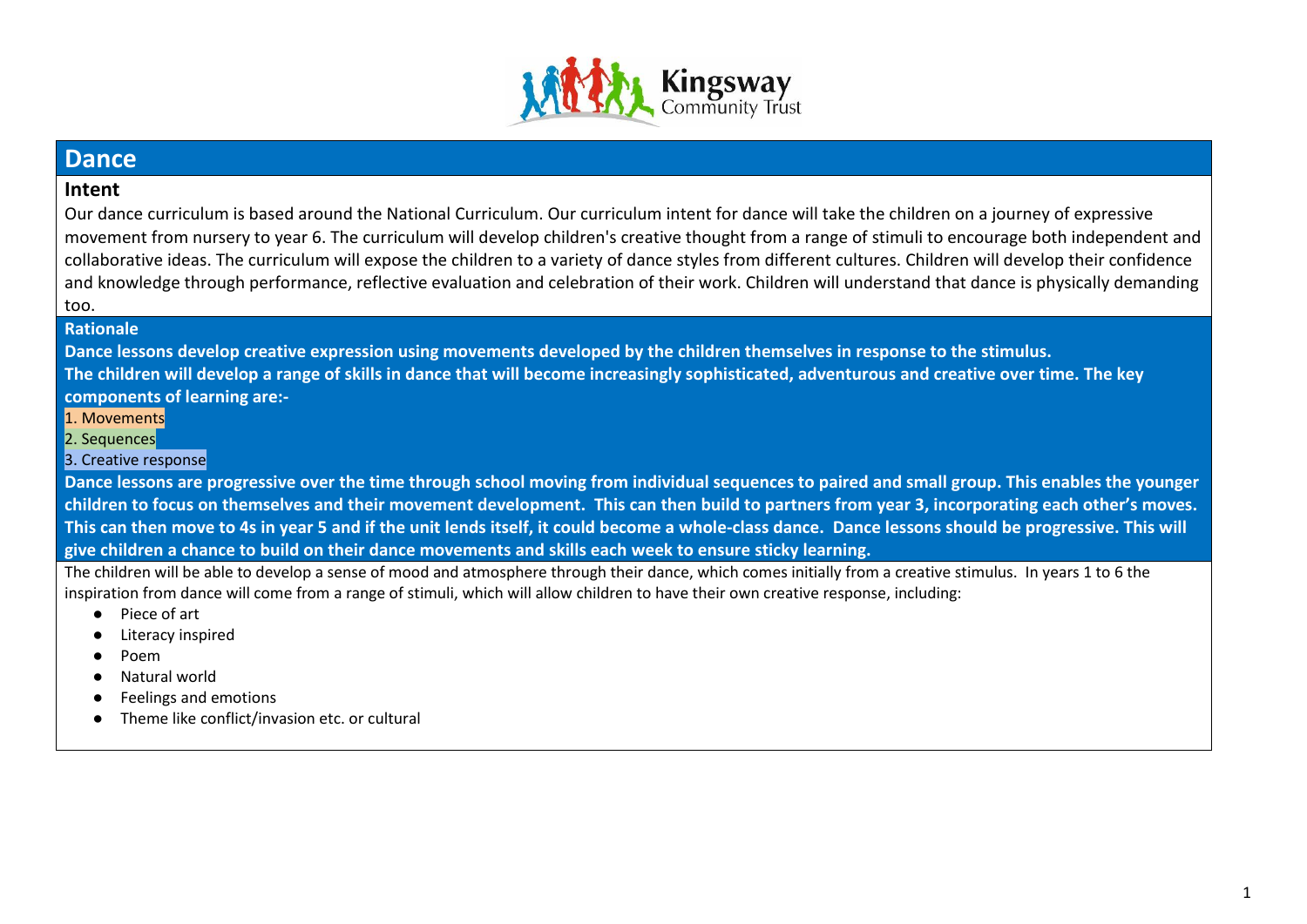

# **Dance Curriculum**

|                     | Page |
|---------------------|------|
| Nursery & Reception |      |
| Year 1 & 2          |      |
| Year 3 & 4          |      |
| Year 5 & 6          |      |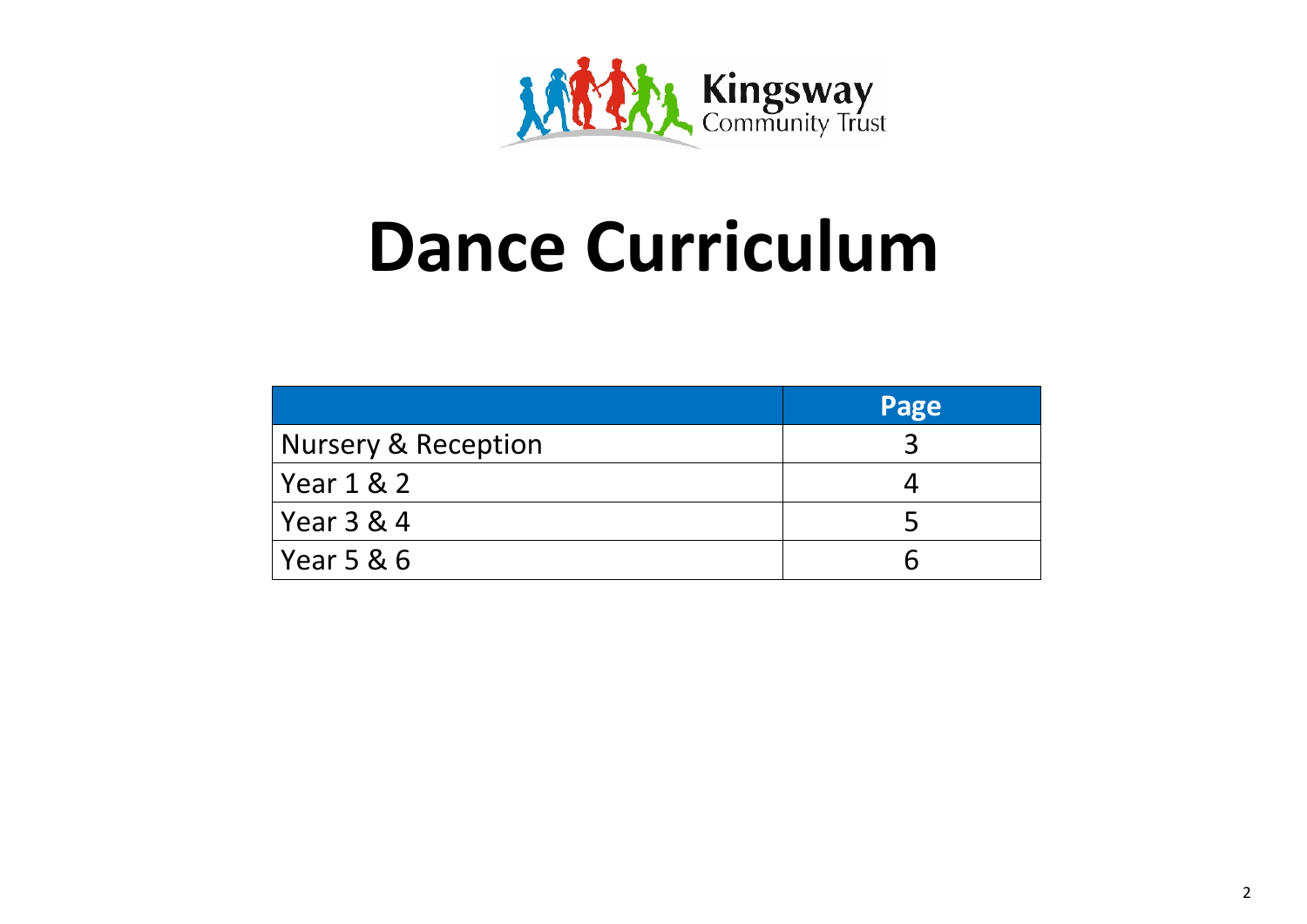|        | <b>Knowledge</b>           | <b>Skills</b>                                            | <b>Vocabulary</b> |
|--------|----------------------------|----------------------------------------------------------|-------------------|
|        | I know some sequences      | I can gradually gain control of their whole body through | Fast              |
| ursery | and patterns of movements  | continual practice of large movements, such as waving,   | Slow              |
|        | which are related to music | kicking, rolling, crawling and walking                   | Freeze            |
|        | and rhythm                 | I can clap and stamp to music                            | Clap              |
|        |                            | I can skip, hop, stand on one leg and hold a pose for a  | Stamp             |
|        |                            | game like musical statues                                | Hop               |
|        |                            | I can use large-muscle movements to wave flags and       |                   |
|        |                            | streamers                                                |                   |
|        |                            | can develop ways of moving                               |                   |

|           | <b>Knowledge</b>             | <b>Skills</b>                                          | <b>Vocabulary</b> |
|-----------|------------------------------|--------------------------------------------------------|-------------------|
| Reception | I know that regular physical | can move in a variety of ways e.g. rolling, crawling,  | Movement          |
|           | activity is good for me      | walking, jumping, running, hopping, skipping, climbing | Safely            |
|           |                              | can combine different movements with ease and          | Control           |
|           |                              | fluency                                                |                   |
|           |                              | I can develop my body-strength, balance, co-ordination |                   |
|           |                              | and agility                                            |                   |
|           |                              | can progress towards a more fluent style of moving,    |                   |
|           |                              | with developing control and grace                      |                   |
|           |                              | can negotiate space and obstacles safely, with         |                   |
|           |                              | consideration for myself and others                    |                   |
|           |                              | can move energetically when dancing                    |                   |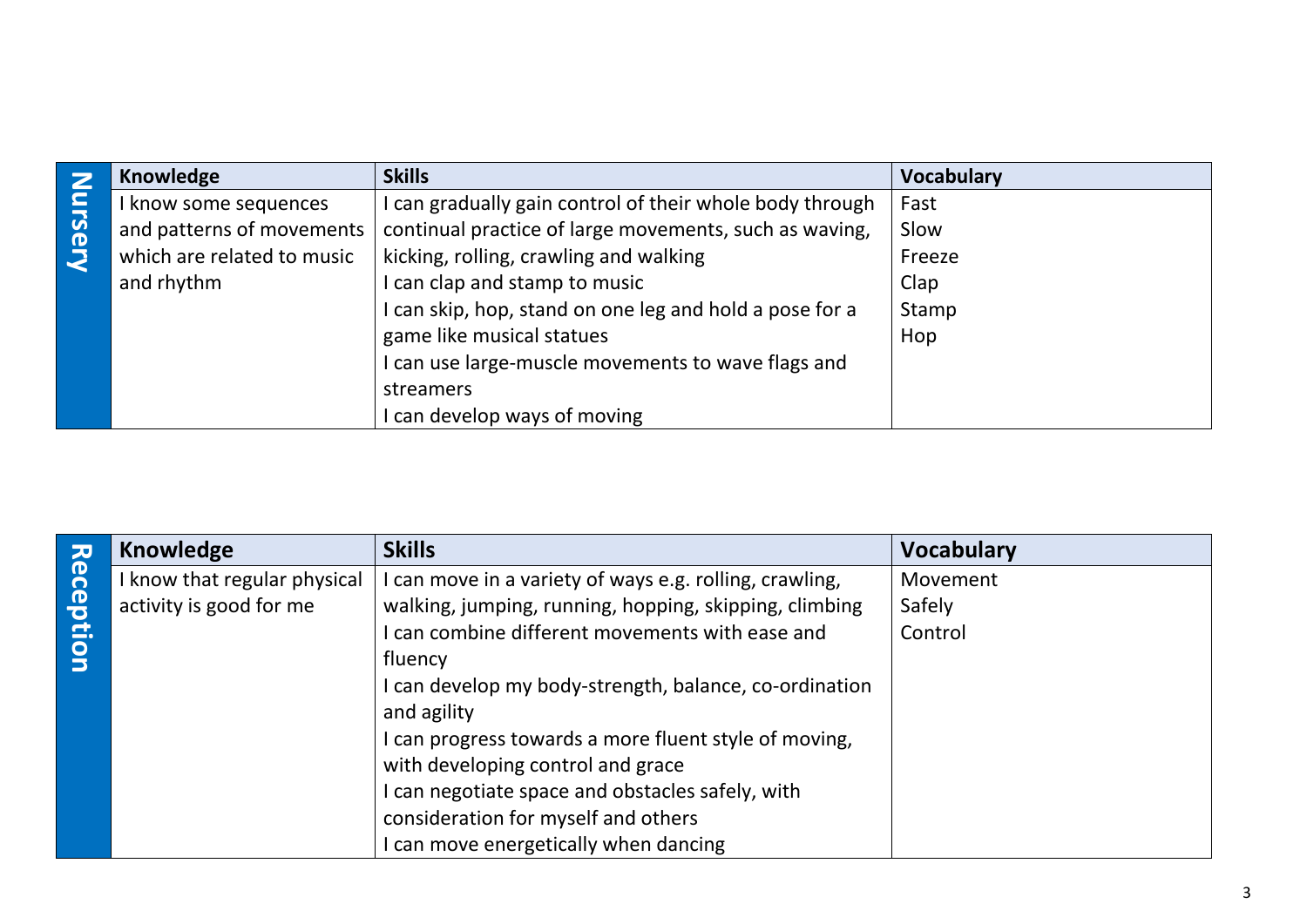|     | Knowledge                 | <b>Skills</b>                                 | <b>Vocabulary</b>              |
|-----|---------------------------|-----------------------------------------------|--------------------------------|
| ear | I know what levels are    | I can use different body shapes and levels in | Levels                         |
|     |                           | my dance - individually                       | Repetition                     |
|     | I know what a sequence is | can develop a sequence with three             | <b>Balance</b>                 |
|     |                           | movements - individually                      | Refer to glossary - Dance      |
|     |                           | I can respond to teacher directed stimulus    | Glossary.docx                  |
|     |                           |                                               | Unit 3 Literacy inspired - The |
|     |                           |                                               | Gruffalo - Year 1 - The        |
|     |                           |                                               | Gruffalo.docx                  |
|     |                           |                                               | Unit 6 Performance unit        |

|                        | Knowledge                          | <b>Skills</b>                                    | <b>Vocabulary</b> |
|------------------------|------------------------------------|--------------------------------------------------|-------------------|
| ወ<br>$\mathbf{\Omega}$ | I know a range of body shapes,     | I can use different body shapes and levels in my | Previous years +  |
| $\bf \overline{5}$     | levels and the effects of changing | dance and speed in my dance                      | Dynamics (speed)  |
|                        | them                               |                                                  | Leaps             |
|                        | I know what balance means in a     | I can progress from a sequence of three          | <b>Turns</b>      |
|                        | dance                              | movements and use repetition                     |                   |
|                        |                                    | I can respond to teacher directed stimulus       |                   |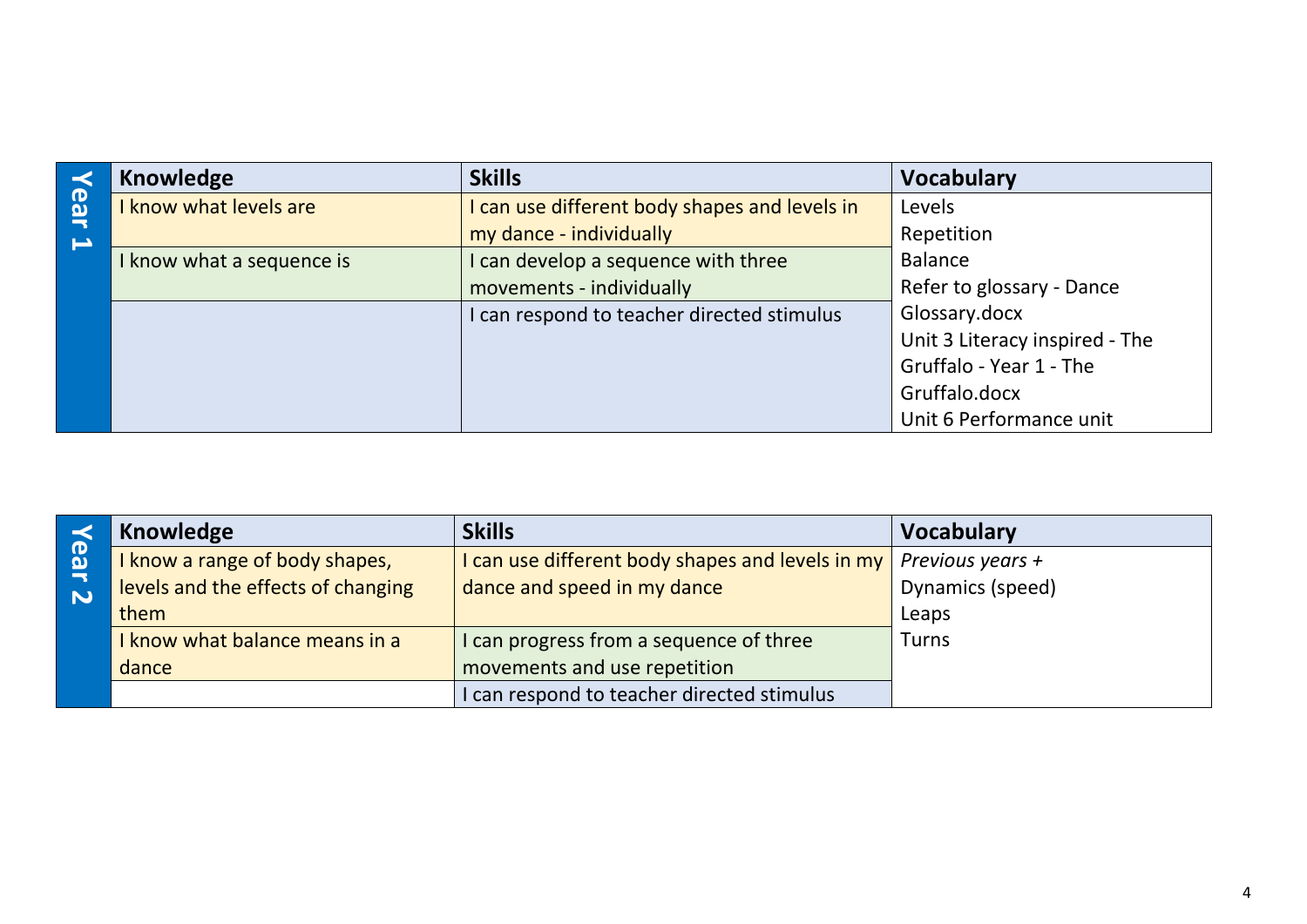|                                      | Knowledge                           | <b>Skills</b>                                  | <b>Vocabulary</b> |
|--------------------------------------|-------------------------------------|------------------------------------------------|-------------------|
| <b>B</b>                             | I know a range of leaps and turns   | can use a range of levels, speed with pathways | Previous years +  |
| $\overline{\phantom{a}}$<br>$\omega$ | and the effects of them on a dance. | with increased awareness of my whole-body      | Unison            |
|                                      |                                     | shape                                          | Canon             |
|                                      | I know what changing dynamics       | can link movements and stills in my dance,     | <b>Spacing</b>    |
|                                      | means in my dance.                  | working individually and with a partner        |                   |
|                                      |                                     | can begin to develop my own response and       |                   |
|                                      |                                     | ideas around a stimulus                        |                   |

|                                                     | Knowledge                        | <b>Skills</b>                                    | <b>Vocabulary</b> |
|-----------------------------------------------------|----------------------------------|--------------------------------------------------|-------------------|
| $\overline{\mathbf{e}}$<br>$\overline{\phantom{a}}$ | know what canon and unison       | I can use a range of levels, speed with pathways | Previous years +  |
| $\blacktriangle$                                    | mean in my dance                 | with increased awareness of my whole-body        | Motif             |
|                                                     |                                  | shape                                            | Phrase            |
|                                                     | know about the impact of spacing | I can link movements and stills in my dance,     | Call and response |
|                                                     | for effect in my dance           | working individually and with a partner          |                   |
|                                                     |                                  | I can begin to develop my own response and       |                   |
|                                                     |                                  | ideas around a stimulus                          |                   |